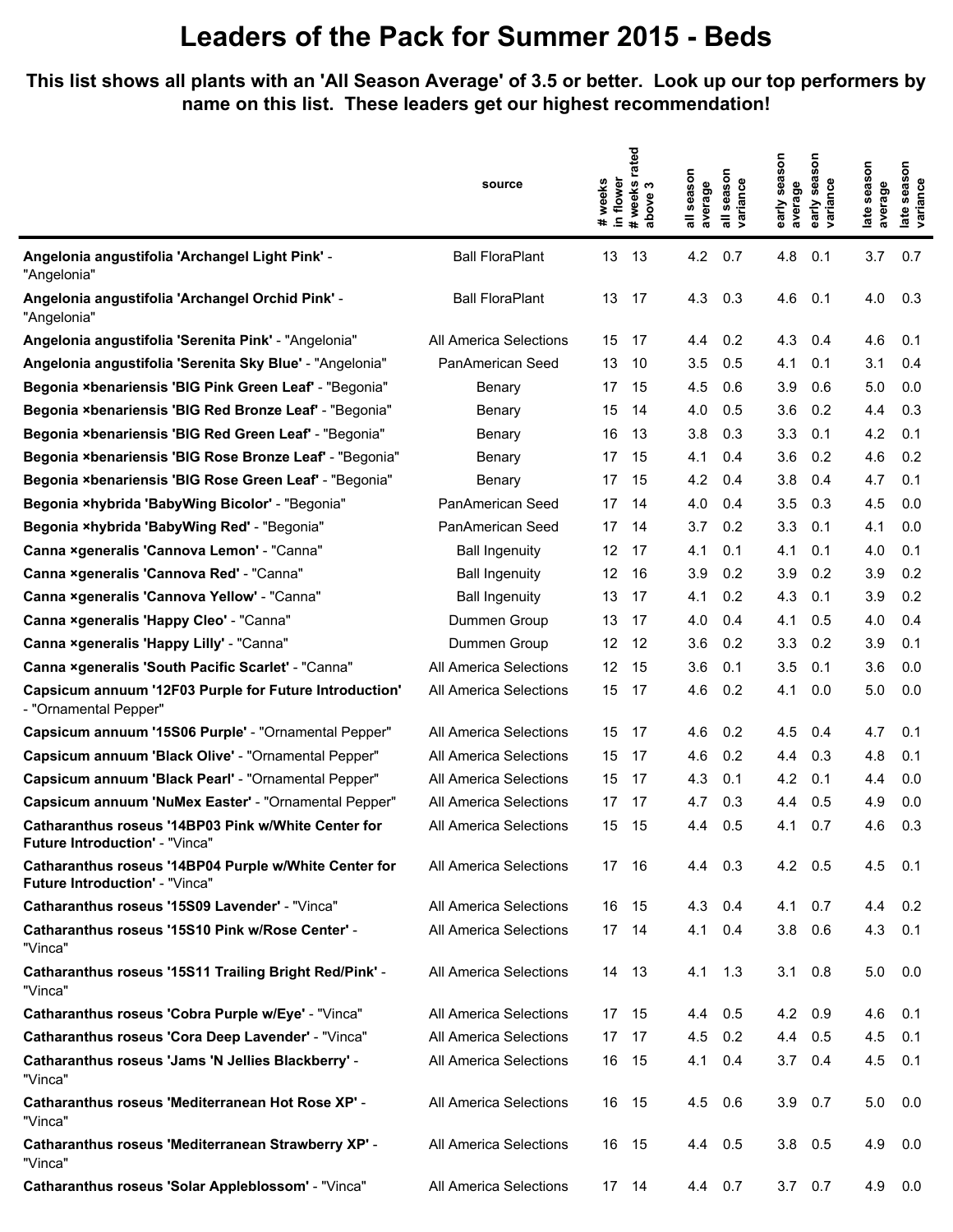|                                                                   | source                                       | rated<br># weeks<br>in flower<br>#weeks<br>S<br>above | season<br>season<br>variance<br>average | season<br>season<br>variance<br>average<br>early<br>early | season<br>e season<br>lance<br>average<br>late<br>late<br>varia |
|-------------------------------------------------------------------|----------------------------------------------|-------------------------------------------------------|-----------------------------------------|-----------------------------------------------------------|-----------------------------------------------------------------|
| <b>Catharanthus roseus 'Valiant Apricot' - "Vinca"</b>            | PanAmerican Seed                             | 16<br>13                                              | 4.0<br>0.5                              | 3.4<br>0.3                                                | 4.6<br>0.2                                                      |
| <b>Catharanthus roseus 'Valiant Burgundy' - "Vinca"</b>           | PanAmerican Seed                             | 17<br>15                                              | 3.7<br>0.2                              | 3.7<br>0.3                                                | 3.8<br>0.2                                                      |
| <b>Catharanthus roseus 'Valiant Lilac' - "Vinca"</b>              | PanAmerican Seed                             | 14<br>11                                              | 3.6<br>0.9                              | 2.9<br>0.4                                                | 0.3<br>4.3                                                      |
| Catharanthus roseus 'Valiant Orchid' - "Vinca"                    | PanAmerican Seed                             | 16<br>15                                              | 3.9<br>0.4                              | 3.8<br>0.4                                                | 4.1<br>0.4                                                      |
| <b>Catharanthus roseus 'Valiant Punch' - "Vinca"</b>              | PanAmerican Seed                             | 16<br>13                                              | 4.1<br>0.6                              | 0.2<br>3.4                                                | 0.1<br>4.7                                                      |
| Catharanthus roseus 'Valiant Pure White' - "Vinca"                | PanAmerican Seed                             | 17<br>16                                              | 4.3<br>0.3                              | 4.1<br>0.5                                                | 4.4<br>0.1                                                      |
| Celosia '15S03 Spiked' - "Celosia"                                | All America Selections                       | 17<br>14                                              | 4.2<br>0.6                              | 4.6<br>0.3                                                | 3.8<br>0.7                                                      |
| Celosia 'Flamingo' - "Celosia"                                    | All America Selections                       | 17<br>12                                              | 3.9<br>0.6                              | 4.3<br>0.3                                                | 3.7<br>0.8                                                      |
| Dahlia ×hybrida 'Dahlightful Sultry Scarlet' - "Dahlia"           | <b>Proven Winners</b>                        | 16<br>13                                              | 3.6<br>0.2                              | 3.9<br>0.0                                                | 3.3<br>0.1                                                      |
| Dahlia ×hybrida 'Dalaya Pink + Yellow Eye (Bali)' -<br>"Dahlia"   | Selecta                                      | 15<br>14                                              | 4.0<br>0.4                              | 3.4<br>0.2                                                | 4.4<br>0.0                                                      |
| Dahlia xhybrida 'Dalaya Red + White' - "Dahlia"                   | Selecta                                      | 17<br>17                                              | 4.2<br>0.1                              | 0.1<br>4.4                                                | 4.1<br>0.1                                                      |
| Dahlia ×hybrida 'Dalaya Red + Yellow Eye (Krishna)' -<br>"Dahlia" | Selecta                                      | 10<br>13                                              | 3.6<br>0.2                              | 3.6<br>0.2                                                | 3.7<br>0.1                                                      |
| Dahlia ×hybrida 'Hypnotica Lavender' - "Dahlia"                   | Dummen Group                                 | 17<br>4                                               | 4.3<br>0.1                              | 4.3<br>0.1                                                | 4.2<br>0.1                                                      |
| Dahlia ×hybrida 'Hypnotica Sangria' - "Dahlia"                    | Dummen Group                                 | 16<br>14                                              | 3.7<br>0.4                              | 4.3<br>0.1                                                | 3.3<br>0.3                                                      |
| Dahlia ×hybrida 'Hypnotica Yellow Impr' - "Dahlia"                | Dummen Group                                 | 9<br>10                                               | 3.5<br>0.3                              | 3.5<br>0.2                                                | 3.5<br>0.3                                                      |
| Dahlia ×hybrida 'XXL Sunset' - "Dahlia"                           | Dummen Group                                 | 13<br>16                                              | 4.0<br>0.2                              | 4.1<br>0.3                                                | 3.8<br>0.1                                                      |
| Dahlia ×hybrida 'XXL Veracruz' - "Dahlia"                         | Dummen Group                                 | 9<br>17                                               | 3.9<br>0.1                              | 3.9<br>0.1                                                | 4.0<br>0.2                                                      |
| Dahlia xhybrida 'XXL Yucatan' - "Dahlia"                          | Dummen Group                                 | 4<br>17                                               | 3.8<br>0.1                              | 3.8<br>0.1                                                | 0.2<br>3.9                                                      |
| Dianthus barbatus interspecific 'Jolt Cherry' - "Dianthus"        | PanAmerican Seed                             | 13<br>17                                              | 0.3<br>4.4                              | 4.3<br>0.4                                                | 0.3<br>4.5                                                      |
| Dianthus barbatus interspecific 'Jolt Pink' - "Dianthus"          | PanAmerican Seed &<br>All America Selections | 13<br>17                                              | 3.8<br>0.1                              | 3.8<br>0.1                                                | 3.9<br>0.0                                                      |
| Diascia 'Darling Orange 90' - "Diascia"                           | Dummen Group                                 | 17<br>17                                              | 3.6<br>0.1                              | 3.5<br>0.0                                                | 3.8<br>0.1                                                      |
| Euphorbia graminea 'Glamour' - "Euphorbia"                        | PanAmerican Seed                             | 17<br>17                                              | 4.4<br>0.2                              | 0.1<br>4.0                                                | 4.7<br>0.1                                                      |
| Gaillardia aristata 'Arizona Apricot' - "Gaillardia"              | All America Selections                       | 13<br>16                                              | 3.7<br>0.2                              | 3.6<br>0.1                                                | 3.8<br>0.3                                                      |
| Gaura lindheimeri 'Sparkle White' - "Gaura"                       | All America Selections                       | 14<br>17                                              | 3.7<br>0.1                              | 3.8<br>0.1                                                | 3.7<br>0.1                                                      |
| Gerbera hybrida 'Hello! Miss Scarlet' - "Gerber Daisy"            | Proven Winners                               | 12 17                                                 | 4.7<br>0.2                              | 4.4 0.2                                                   | 5.0<br>0.0                                                      |
| Gerbera hybrida 'Hello! Sunshine' - "Gerber Daisy"                | <b>Proven Winners</b>                        | 14<br>17                                              | 4.2<br>0.3                              | 3.8<br>0.1                                                | 4.6<br>0.0                                                      |
| Gerbera jamesonii 'Funtastic Blush' - "Gerber Daisy"              | <b>Ball Ingenuity</b>                        | 12<br>17                                              | 0.2<br>4.4                              | 4.1<br>0.2                                                | 4.7<br>0.1                                                      |
| Gerbera jamesonii 'Funtastic Burgundy' - "Gerber Daisy"           | <b>Ball Ingenuity</b>                        | 17<br>7                                               | 4.1<br>0.3                              | 3.6<br>0.0                                                | 4.6<br>0.0                                                      |
| Gerbera jamesonii 'Funtastic Canary' - "Gerber Daisy"             | <b>Ball Ingenuity</b>                        | 13<br>17                                              | 4.3<br>0.4                              | 3.8<br>0.1                                                | 0.1<br>4.7                                                      |
| Gerbera jamesonii 'Funtastic Mango' - "Gerber Daisy"              | <b>Ball Ingenuity</b>                        | 13<br>17                                              | 4.5<br>0.4                              | 4.0<br>0.4                                                | 4.9<br>0.0                                                      |
| Hibiscus acetosella 'Little Zin' - "Hibiscus"                     | <b>Ball FloraPlant</b>                       | 17<br>0                                               | 4.3<br>0.1                              | 4.2<br>0.1                                                | 4.3<br>0.1                                                      |
| Hibiscus moscheutos 'Luna Pink Swirl' - "Hibiscus"                | PanAmerican Seed                             | 11<br>14                                              | 3.9<br>0.4                              | 4.2<br>0.3                                                | 0.5<br>3.7                                                      |
| Hibiscus moscheutos 'Luna Red' - "Hibiscus"                       | PanAmerican Seed                             | 10<br>11                                              | 3.8<br>0.6                              | 3.9<br>0.5                                                | 3.7<br>0.7                                                      |
| Hibiscus moscheutos 'Luna Rose' - "Hibiscus"                      | PanAmerican Seed                             | 10<br>17                                              | 4.1<br>0.4                              | 4.1<br>0.5                                                | 4.2<br>0.4                                                      |
| Impatiens hybrid 'Rockapulco Wisteria' - "Impatiens"              | Proven Winners                               | 16<br>17                                              | 4.0<br>0.1                              | 3.9<br>0.1                                                | 4.1<br>0.0                                                      |
| Impatiens hybrida 'Big Bounce Cherry' - "Impatiens"               | Selecta                                      | 17<br>17                                              | 4.5<br>0.3                              | 0.2<br>4.1                                                | 4.8<br>0.1                                                      |
| Impatiens hybrida 'Big Bounce Lavender' - "Impatiens"             | Selecta                                      | 17<br>17                                              | 0.3<br>4.4                              | 4.3<br>0.4                                                | 4.5<br>0.1                                                      |
| Impatiens hybrida 'Big Bounce Lilac' - "Impatiens"                | Selecta                                      | 17<br>17                                              | 4.5<br>0.3                              | 4.1<br>0.2                                                | 4.8<br>0.1                                                      |
| Impatiens hybrida 'Big Bounce Red' - "Impatiens"                  | Selecta                                      | 16<br>17                                              | 4.5<br>0.3                              | 4.3<br>0.4                                                | 4.7<br>0.2                                                      |
| Impatiens hybrida 'Big Bounce Violet' - "Impatiens"               | Selecta                                      | 16<br>17                                              | 4.5<br>0.2                              | 4.2<br>0.1                                                | 4.7<br>0.1                                                      |
| Impatiens hybrida 'Big Bounce White' - "Impatiens"                | Selecta                                      | 17<br>17                                              | 4.2<br>0.2                              | 3.8<br>0.1                                                | 4.6<br>0.0                                                      |
| Impatiens hybrida 'Bounce Cherry' - "Impatiens"                   | Selecta                                      | 17<br>17                                              | 4.5<br>0.3                              | 4.3<br>0.4                                                | 0.1<br>4.7                                                      |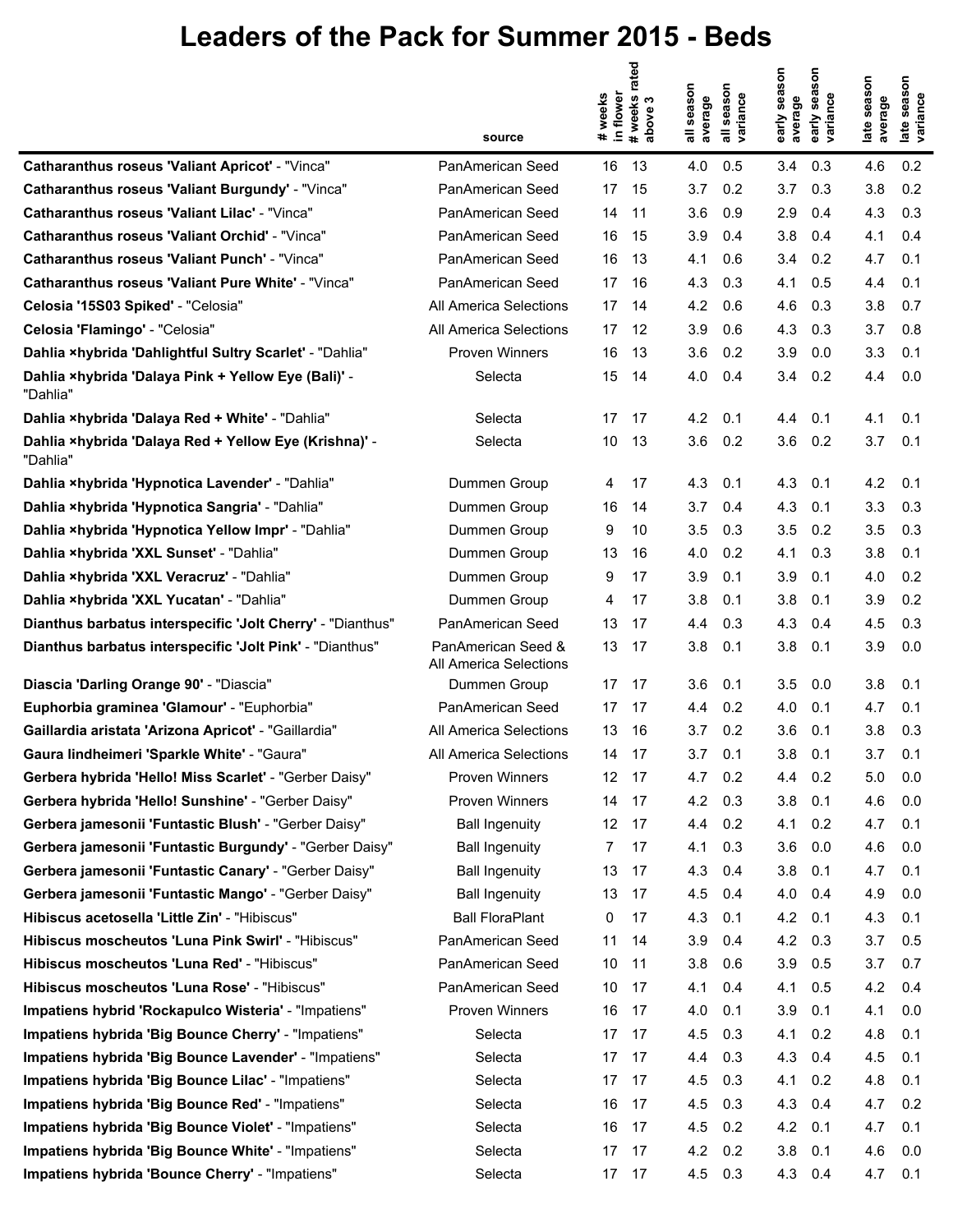|                                                                         | source                                       | # weeks<br>in flower | rated<br>#weeks<br>S<br>above | season<br>average | season<br>variance<br>$\overline{\overline{a}}$ | season<br>average<br>early | season<br>variance<br>early | season<br>average<br>late | season<br>iance<br>late<br>varia |
|-------------------------------------------------------------------------|----------------------------------------------|----------------------|-------------------------------|-------------------|-------------------------------------------------|----------------------------|-----------------------------|---------------------------|----------------------------------|
| Impatiens hybrida 'Bounce Lilac' - "Impatiens"                          | Selecta                                      | 15                   | 17                            | 4.2               | 0.2                                             | 3.9                        | 0.2                         | 4.4                       | 0.0                              |
| Impatiens hybrida 'Bounce Pink Flame' - "Impatiens"                     | Selecta & All America<br>Selections          | 17                   | 17                            | 4.5               | 0.3                                             | 4.3                        | 0.3                         | 4.7                       | 0.2                              |
| Impatiens hybrida 'Bounce Violet' - "Impatiens"                         | Selecta                                      | 17                   | -17                           | 4.6               | 0.3                                             | 4.3                        | 0.4                         | 5.0                       | 0.0                              |
| Impatiens hybrida 'Bounce White' - "Impatiens"                          | Selecta                                      | 16                   | 17                            | 4.2               | 0.4                                             | 3.6                        | 0.1                         | 4.8                       | 0.1                              |
| Impatiens walleriana 'SunPatiens Spreading Shell Pink' -<br>"Impatiens" | All America Selections                       | 17                   | 16                            | 4.2               | 0.4                                             | 4.2                        | 0.3                         | 4.2                       | 0.5                              |
| Ipomoea batatas 'SolarPower Black' - "Sweet Potato"                     | <b>Ball FloraPlant</b>                       | 0                    | 17                            | 4.8               | 0.1                                             | 4.6                        | 0.2                         | 5.0                       | 0.0                              |
| Ipomoea batatas 'SolarPower Lime' - "Sweet Potato"                      | <b>Ball FloraPlant</b>                       | 0                    | 17                            | 4.7               | 0.3                                             | 4.4                        | 0.5                         | 5.0                       | 0.0                              |
| Ipomoea batatas 'SolarPower Red' - "Sweet Potato"                       | <b>Ball FloraPlant</b>                       | 0                    | 17                            | 4.9               | 0.1                                             | 4.7                        | 0.1                         | 5.0                       | 0.0                              |
| Ipomoea batatas 'Sweet Caroline Sweetheart Lime' -<br>"Sweet Potato"    | Proven Winners                               | 0                    | 17                            | 4.8               | 0.2                                             | 4.5                        | 0.3                         | 5.0                       | 0.0                              |
| Lantana camara 'Luscious Pinkberry Blend' - "Lantana"                   | <b>Proven Winners</b>                        | 17                   | 17                            | 4.9               | 0.1                                             | 4.8                        | 0.1                         | 4.9                       | 0.0                              |
| Melampodium paludosum 'Million Gold' - "Melampodium"                    | All America Selections                       | 17                   | 15                            | 3.5               | 0.1                                             | 3.8                        | 0.1                         | 3.3                       | 0.1                              |
| Penstemon barbatus coccineus - "Penstemon"                              | All America Selections                       | 1                    | 17                            | 4.1               | 0.1                                             | 3.8                        | 0.1                         | 4.3                       | 0.1                              |
| Penstemon barbatus coccineus '15S07 Purple' -<br>"Penstemon"            | All America Selections                       | 3                    | 17                            | 3.7               | 0.1                                             | 3.5                        | 0.0                         | 3.9                       | 0.0                              |
| Petunia ×hybrida 'Easy Wave Pink Passion' - "Petunia"                   | PanAmerican Seed                             | 17                   | 16                            | 4.3               | 0.5                                             | 4.3                        | 0.4                         | 4.2                       | 0.7                              |
| Petunia ×hybrida 'Easy Wave Silver' - "Petunia"                         | PanAmerican Seed                             | 17                   | 17                            | 4.4               | 0.3                                             | 4.4                        | 0.5                         | 4.3                       | 0.1                              |
| Petunia ×hybrida 'Easy Wave Yellow' - "Petunia"                         | PanAmerican Seed                             | 17                   | 17                            | 4.4               | 0.3                                             | 4.3                        | 0.5                         | 4.4                       | 0.2                              |
| Petunia ×hybrida 'Pretty Flora Purple Improved' -<br>"Petunia"          | PanAmerican Seed                             | 17                   | 13                            | 3.7               | 0.3                                             | 3.7                        | 0.1                         | 3.7                       | 0.5                              |
| Petunia ×hybrida 'SunSpun Pink' - "Petunia"                             | <b>Ball FloraPlant</b>                       | 17                   | 13                            | 4.0               | 0.9                                             | 4.4                        | 0.1                         | 3.6                       | 1.3                              |
| Petunia ×hybrida 'SunSpun Raspberry Star' - "Petunia"                   | <b>Ball FloraPlant</b>                       | 17                   | 11                            | 3.7               | 0.5                                             | 4.3                        | 0.1                         | 3.2                       | 0.3                              |
| Petunia ×hybrida 'SunSpun Salmon' - "Petunia"                           | <b>Ball FloraPlant</b>                       | 17                   | 13                            | 3.8               | 0.5                                             | 4.3                        | 0.1                         | 3.4                       | 0.6                              |
| Petunia ×hybrida 'Tidal Wave Red Velour' - "Petunia"                    | PanAmerican Seed &<br>All America Selections | 17                   | 17                            | 4.8               | 0.1                                             | 4.6                        | 0.1                         | 4.9                       | 0.0                              |
| Petunia ×hybrida 'Tidal Wave Silver' - "Petunia"                        | PanAmerican Seed                             | 17                   | 17                            | 4.5               | 0.1                                             | 4.4                        | 0.2                         | 4.6                       | 0.1                              |
| Petunia xhybrida 'African Sunset' - "Petunia"                           | All America Selections                       | 16                   | -13                           | 3.6               | 0.9                                             | 4.1                        | 0.2                         | 3.2                       | 1.1                              |
| Petunia xhybrida 'Supertunia Honey' - "Petunia"                         | Proven Winners                               | 17                   | 17                            | 4.6               | 0.1                                             | 4.6                        | 0.1                         | 4.6                       | 0.0                              |
| Petunia xhybrida 'Supertunia Indigo Charm' - "Petunia"                  | <b>Proven Winners</b>                        | 17                   | -12                           | 3.6               | 1.3                                             | 4.3                        | 0.1                         | 2.9                       | 1.5                              |
| Petunia xhybrida 'Supertunia Morning Glory Charm' -<br>"Petunia"        | Proven Winners                               | 17                   | 17                            | 4.6               | 0.2                                             | 4.8                        | 0.1                         | 4.3                       | 0.2                              |
| Petunia xhybrida 'Supertunia Orchid Charm' - "Petunia"                  | Proven Winners                               | 17                   | 17                            | 4.7               | 0.1                                             | 4.8                        | 0.1                         | 4.6                       | 0.0                              |
| Petunia xhybrida 'Supertunia Picasso in Burgundy' -<br>"Petunia"        | Proven Winners                               | 17                   | 17                            | 4.5               | 0.2                                             | 4.3                        | 0.2                         | 4.6                       | 0.2                              |
| Petunia xhybrida 'Supertunia Pink Star Charm' - "Petunia"               | <b>Proven Winners</b>                        | 17                   | 16                            | 4.0               | 0.2                                             | 3.9                        | 0.2                         | 4.2                       | 0.3                              |
| Petunia xhybrida 'Supertunia Rose Blast Charm' -<br>"Petunia"           | Proven Winners                               | 17                   | 10                            |                   | $3.5$ 2.0                                       | 4.7 0.1                    |                             | 2.4                       | 1.2                              |
| Petunia xhybrida 'Supertunia Sangria Charm' - "Petunia"                 | Proven Winners                               | 17                   | 17                            | 4.6               | 0.2                                             | 4.4                        | 0.2                         | 4.8                       | 0.1                              |
| Petunia xhybrida 'Supertunia Vista Bubblegum' -<br>"Petunia"            | Proven Winners                               | 17                   | 17                            | 4.9               | 0.1                                             | 4.8                        | 0.1                         | 4.9                       | 0.0                              |
| Petunia xhybrida 'Supertunia Vista Fuchsia' - "Petunia"                 | <b>Proven Winners</b>                        | 17                   | 17                            | 4.8               | 0.2                                             | 4.6                        | 0.3                         | 4.9                       | 0.0                              |
| Petunia xhybrida 'Supertunia Vista Silverberry' - "Petunia"             | Proven Winners                               | 17                   | 17                            | 4.7               | 0.1                                             | 4.8                        | 0.1                         | 4.6                       | 0.0                              |
| Petunia xhybrida 'Supertunia Watermelon Charm' -<br>"Petunia"           | Proven Winners                               | 17                   | 13                            | 3.5               | 0.8                                             | 3.8                        | 0.2                         | 3.3                       | 1.2                              |
| Portulaca grandiflora 'Mojave Tangerine' - "Portulaca"                  | Proven Winners                               |                      | 15 17                         | 4.7               | 0.3                                             |                            | 4.4 0.5                     | 5.0                       | 0.0                              |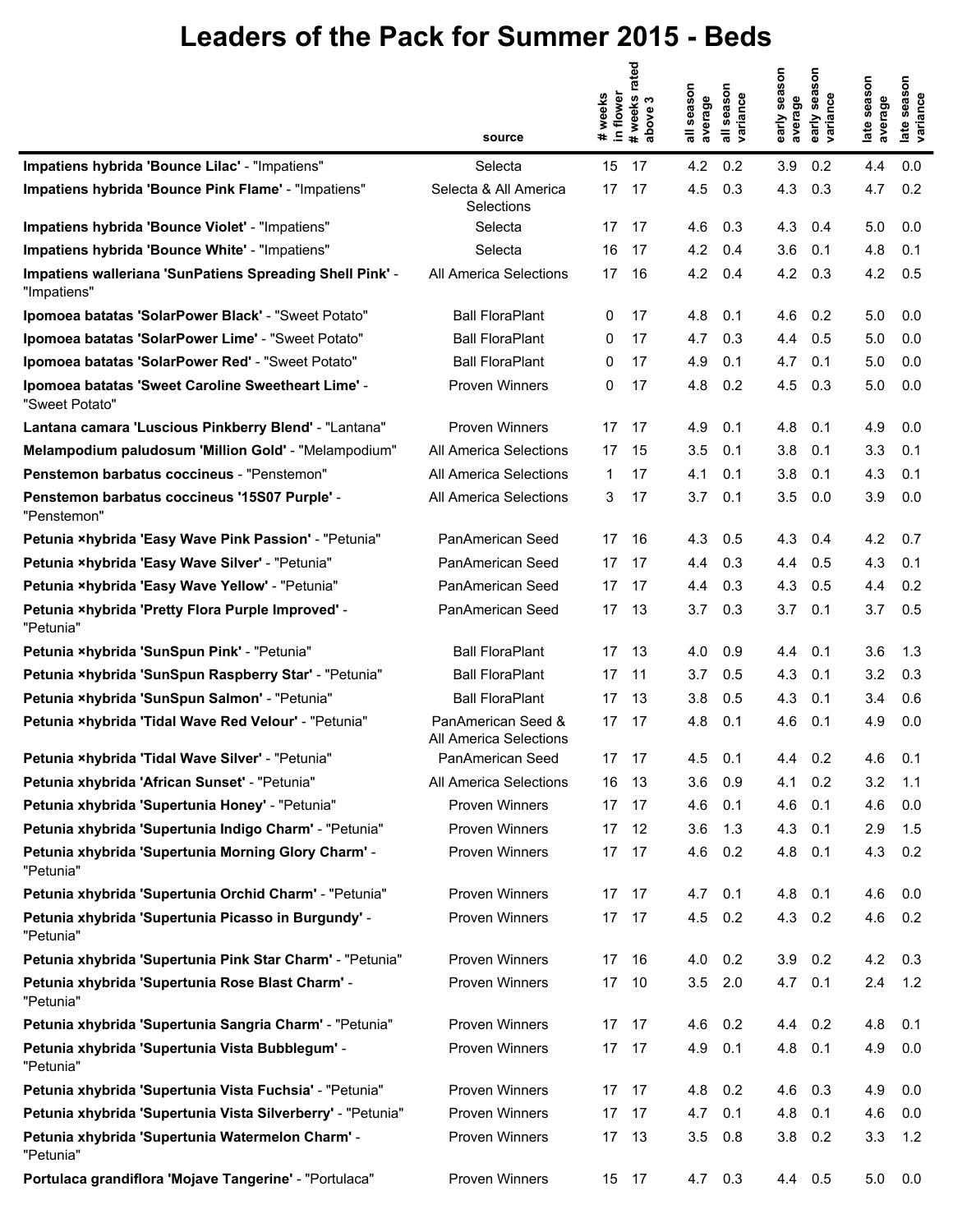|                                                                                               | source                 | # weeks rated<br>above 3<br>in flower<br># weeks<br>above | season<br>season<br>variance<br>average<br>$\bar{a}$<br>$\overline{\overline{a}}$ | early season<br>Son<br>early sea<br>variance<br>average | season<br>season<br>iance<br>average<br>late<br>late<br>हाँ |
|-----------------------------------------------------------------------------------------------|------------------------|-----------------------------------------------------------|-----------------------------------------------------------------------------------|---------------------------------------------------------|-------------------------------------------------------------|
| Portulaca grandiflora 'Mojave Yellow' - "Portulaca"                                           | Proven Winners         | 15<br>17                                                  | 4.6<br>0.2                                                                        | 4.3<br>0.1                                              | 4.9<br>0.0                                                  |
| Portulaca hybrid 'Cupcakes Carrot' - "Portulaca"                                              | Dummen Group           | 15<br>15                                                  | 3.9<br>0.3                                                                        | 3.9<br>0.5                                              | 3.9<br>0.1                                                  |
| Portulaca hybrid 'Cupcakes Cherry Baby' - "Portulaca"                                         | Dummen Group           | 15<br>17                                                  | 4.4<br>0.1                                                                        | 4.3<br>0.1                                              | 4.4<br>0.0                                                  |
| Portulaca hybrid 'Cupcakes Grape Jelly' - "Portulaca"                                         | Dummen Group           | 15<br>15                                                  | 3.8<br>0.1                                                                        | 3.6<br>0.2                                              | 3.9<br>0.0                                                  |
| Portulaca hybrid 'Cupcakes Yellow Chrome' - "Portulaca"                                       | Dummen Group           | 15<br>17                                                  | 0.2<br>4.4                                                                        | 0.2<br>4.1                                              | 4.7<br>0.1                                                  |
| Salvia coccinea '15S08 Lavender' - "Salvia"                                                   | All America Selections | 16<br>14                                                  | 3.8<br>0.2                                                                        | 0.2<br>3.4                                              | 4.1<br>0.1                                                  |
| Salvia coccinea 'Summer Jewel Pink' - "Salvia"                                                | All America Selections | 17<br>16                                                  | 4.2<br>0.2                                                                        | 3.9<br>0.3                                              | 0.0<br>4.4                                                  |
| Salvia coccinea 'Summer Jewel Red' - "Salvia"                                                 | All America Selections | 17<br>17                                                  | 4.6<br>0.2                                                                        | 4.6<br>0.3                                              | 4.7<br>0.1                                                  |
| Salvia coccinea 'Summer Jewel White' - "Salvia"                                               | All America Selections | 17<br>16                                                  | 4.2<br>0.2                                                                        | 3.9<br>0.3                                              | 4.4<br>0.0                                                  |
| Salvia guarantica 'Black & Bloom' - "Salvia"                                                  | <b>Ball FloraPlant</b> | 12<br>17                                                  | 0.2<br>4.4                                                                        | 4.2<br>0.2                                              | 4.7<br>0.1                                                  |
| Solenostemon scutellarioides 'Campfire' - "Coleus"                                            | <b>Ball FloraPlant</b> | 17<br>9                                                   | 0.2<br>4.4                                                                        | 4.7<br>0.1                                              | 4.1<br>0.1                                                  |
| Solenostemon scutellarioides 'ColorBlaze Apple Brandy'<br>- "Coleus"                          | Proven Winners         | 0<br>17                                                   | 4.7<br>0.1                                                                        | 4.8<br>0.1                                              | 4.7<br>0.1                                                  |
| Solenostemon scutellarioides 'ColorBlaze Velveteen' -<br>"Coleus"                             | Proven Winners         | 0<br>15                                                   | 3.9<br>0.4                                                                        | 4.3<br>0.3                                              | 3.4<br>0.1                                                  |
| Solenostemon scutellarioides 'Flame Thrower Chili<br>Pepper' - "Coleus"                       | <b>Ball FloraPlant</b> | 4<br>16                                                   | 4.6<br>0.3                                                                        | 4.8<br>0.1                                              | 4.4<br>0.5                                                  |
| Solenostemon scutellarioides 'Flame Thrower Chipotle' -<br>"Coleus"                           | <b>Ball FloraPlant</b> | 7<br>13                                                   | 1.2<br>4.1                                                                        | 4.8<br>0.1                                              | 3.5<br>1.4                                                  |
| Solenostemon scutellarioides 'Flame Thrower Spiced<br>Curry' - "Coleus"                       | <b>Ball FloraPlant</b> | 5<br>17                                                   | 0.2<br>4.4                                                                        | 4.4<br>0.3                                              | 4.3<br>0.3                                                  |
| Solenostemon scutellarioides 'Flip Side' - "Coleus"                                           | PanAmerican Seed       | 12<br>$\overline{7}$                                      | 3.6<br>0.6                                                                        | 4.0<br>0.0                                              | 3.2<br>0.9                                                  |
| Solenostemon scutellarioides 'Mainstreet Fifth Avenue' -<br>"Coleus"                          | Dummen Group           | 2<br>17                                                   | 4.3<br>0.3                                                                        | 3.8<br>0.2                                              | 4.7<br>0.1                                                  |
| Solenostemon scutellarioides 'Mainstreet River Walk' -<br>"Coleus"                            | Dummen Group           | 0<br>16                                                   | 4.3<br>0.3                                                                        | 4.1<br>0.5                                              | 4.6<br>0.0                                                  |
| Solenostemon scutellarioides 'Mainstreet Rodeo Drive' -<br>"Coleus"                           | Dummen Group           | 9<br>17                                                   | 3.9<br>0.1                                                                        | 3.6<br>0.1                                              | 4.1<br>0.0                                                  |
| Solenostemon scutellarioides 'Mainstreet Wall Street' -<br>"Coleus"                           | Dummen Group           | 0<br>15                                                   | 4.0<br>0.4                                                                        | 3.8<br>0.5                                              | 4.3<br>0.2                                                  |
| Solenostemon scutellarioides 'Mighty Mosaic' - "Coleus"                                       | PanAmerican Seed       | 16<br>7                                                   | 4.3<br>0.3                                                                        | 4.3<br>0.1                                              | 4.3<br>0.4                                                  |
| Solenostemon scutellarioides 'Stained Glassworks<br><b>Burgundy Wedding Train' - "Coleus"</b> | Dummen Group           | 0<br>16                                                   | 4.1<br>0.4                                                                        | 3.6<br>0.2                                              | 4.5<br>0.3                                                  |
| Solenostemon scutellarioides 'Stained Glassworks<br>Molten' - "Coleus"                        | Dummen Group           | $\overline{7}$<br>16                                      | 4.1<br>0.2                                                                        | 4.3<br>0.1                                              | 3.9<br>0.2                                                  |
| Tagetes patula 'Hot Pak Fire' - "Marigold"                                                    | PanAmerican Seed       | 17<br>14                                                  | 3.8<br>0.4                                                                        | 3.8<br>0.1                                              | 3.8<br>0.7                                                  |
| Tagetes patula 'Hot Pak Flame' - "Marigold"                                                   | PanAmerican Seed       | 17<br>15                                                  | 3.9<br>0.4                                                                        | 3.6<br>0.1                                              | 0.6<br>4.1                                                  |
| Tagetes patula 'Hot Pak Gold' - "Marigold"                                                    | PanAmerican Seed       | 17<br>16                                                  | 4.1<br>0.2                                                                        | 4.0<br>0.2                                              | 4.3<br>0.3                                                  |
| Tagetes patula 'Hot Pak Harmony' - "Marigold"                                                 | PanAmerican Seed       | 15<br>17                                                  | 3.8<br>0.3                                                                        | 3.6<br>0.1                                              | 3.9<br>0.4                                                  |
| Tagetes patula 'Hot Pak Orange' - "Marigold"                                                  | PanAmerican Seed       | 17<br>14                                                  | 3.9<br>0.7                                                                        | 3.8<br>0.3                                              | 4.1<br>1.1                                                  |
| Tagetes patula 'Hot Pak Spry' - "Marigold"                                                    | PanAmerican Seed       | 17<br>15                                                  | 4.0<br>0.2                                                                        | 3.9<br>0.3                                              | 0.2<br>4.1                                                  |
| Verbena ×hybrida 'Aztec Magenta Magic' - "Verbena"                                            | <b>Ball FloraPlant</b> | 17<br>-17                                                 | 3.7<br>0.1                                                                        | 3.9<br>0.1                                              | 3.6<br>0.0                                                  |
| Verbena ×hybrida 'Aztec Orchid Magic' - "Verbena"                                             | <b>Ball FloraPlant</b> | 17<br>13                                                  | 3.6<br>0.8                                                                        | 4.1<br>0.1                                              | 0.8<br>3.1                                                  |
| Verbena bonariensis 'Meteor Shower' - "Verbena"                                               | Proven Winners         | 17<br>13                                                  | 3.8<br>0.4                                                                        | 4.2<br>0.1                                              | 3.5<br>0.4                                                  |
| Zinnia ×hybrida 'Profusion Double Deep Salmon' -<br>"Zinnia"                                  | All America Selections | 17<br>14                                                  | 3.9<br>0.4                                                                        | 3.4<br>0.1                                              | 4.3<br>0.3                                                  |
| Zinnia ×hybrida 'Profusion Double Hot Cherry' - "Zinnia"                                      | All America Selections | 17 15                                                     | 4.2<br>0.6                                                                        | 4.1 0.5                                                 | 4.3<br>0.7                                                  |